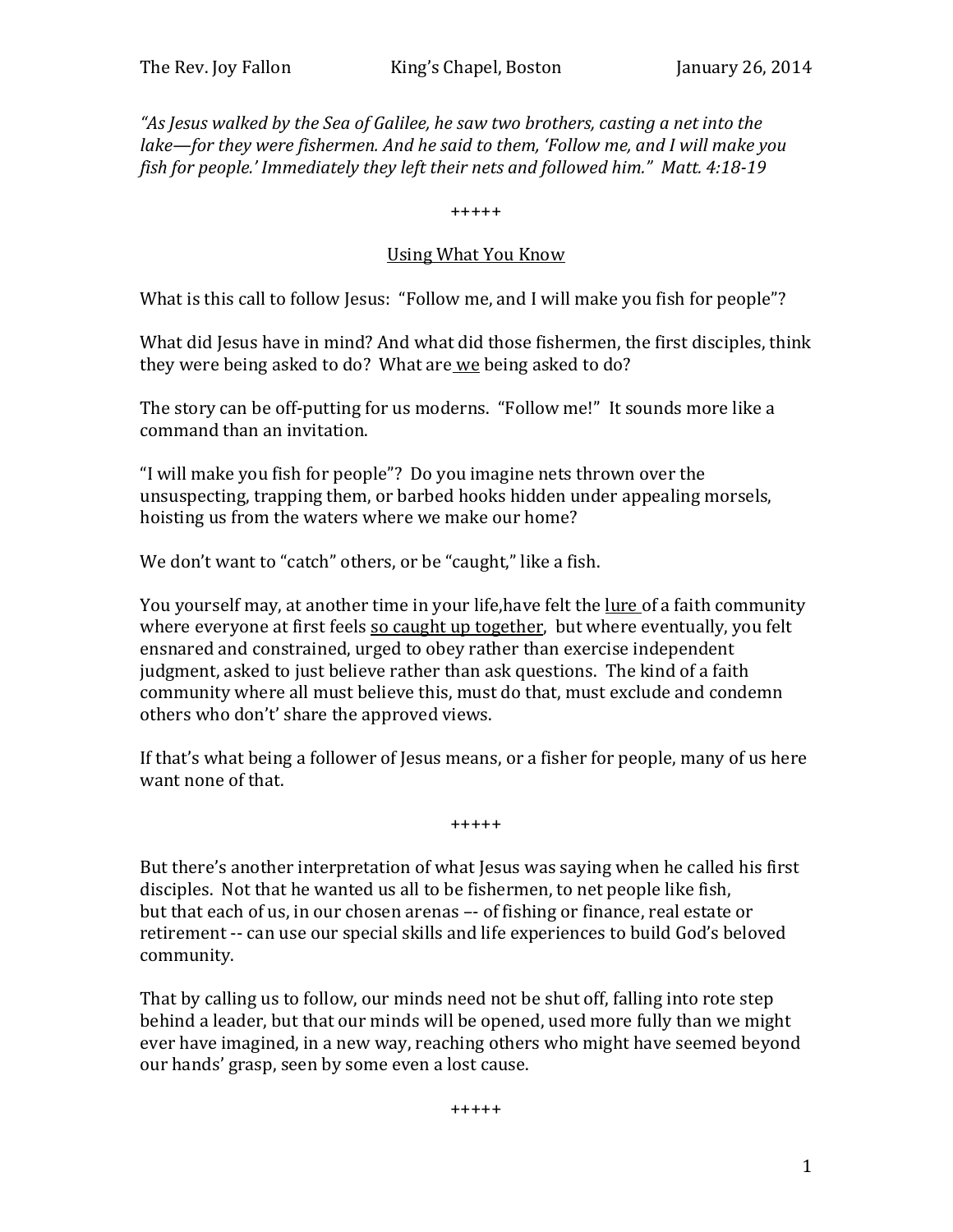Looking back, John Aldridge knew it was a stupid move. When you're alone on the deck of a lobster boat in the middle of the night, 40 miles off the tip of Long Island, you don't take chances.

But he had work to do: He needed to start pumping water into the Anna Mary's holding tanks to chill, so that when he and his [business] partner, Anthony, reached their first string of traps a few miles farther south, the water would be cold enough to keep the lobsters alive for the return trip.

In order to get to the [holding] tanks,he had to …[move]… two giant plastic insulated ice chests that he['d] filled [seven hours earlier] before leaving the dock in Montauk harbor… The coolers [each]… weighed…200 poundsand the only way for [John] to move them alone was to snag a [large] hook onto the plastic handle of the bottom one, brace his legs, lean back and pull with all his might.

And then the handle snapped.

Suddenly [John] was flying backward, tumbling across the deck toward the back of the boat, which was wide open, just a flat, slick ramp leading straight into the black ocean a few inches below...

The water hit him like a slap…He yelled as loudly as he could, hoping to wake [Anthony], who was asleep on a bunk below the front deck. But the diesel engine was too loud, and the Anna Mary, on autopilot, mov[ed] due south at six and a half knots…its navigation lights receding into the night… He was alone in the darkness….

Those words are the opening paragraphs of The New York Times Sunday Magazine piece that ran on January 2nd this year. It's entitled "A Speck in the Sea," and tells the wildly improbable, but true story of what it took last summer to find John Aldridge, a fisherman from Long Island, in the waters of the North Atlantic, though he was only a speck rising and falling in five foot swells.

The worst problem was figuring out where John had gone overboard, and therefore where others should search for him. John had already been in the water for three hours, when Anthony, and the one other mate they'd hired to help with the lobster traps, awoke at 6 AM. The boat was now 60 miles offshore, more than 15 miles past their traps, and John was missing. He hadn't awoken Anthony at the appointed time, 11:30 pm.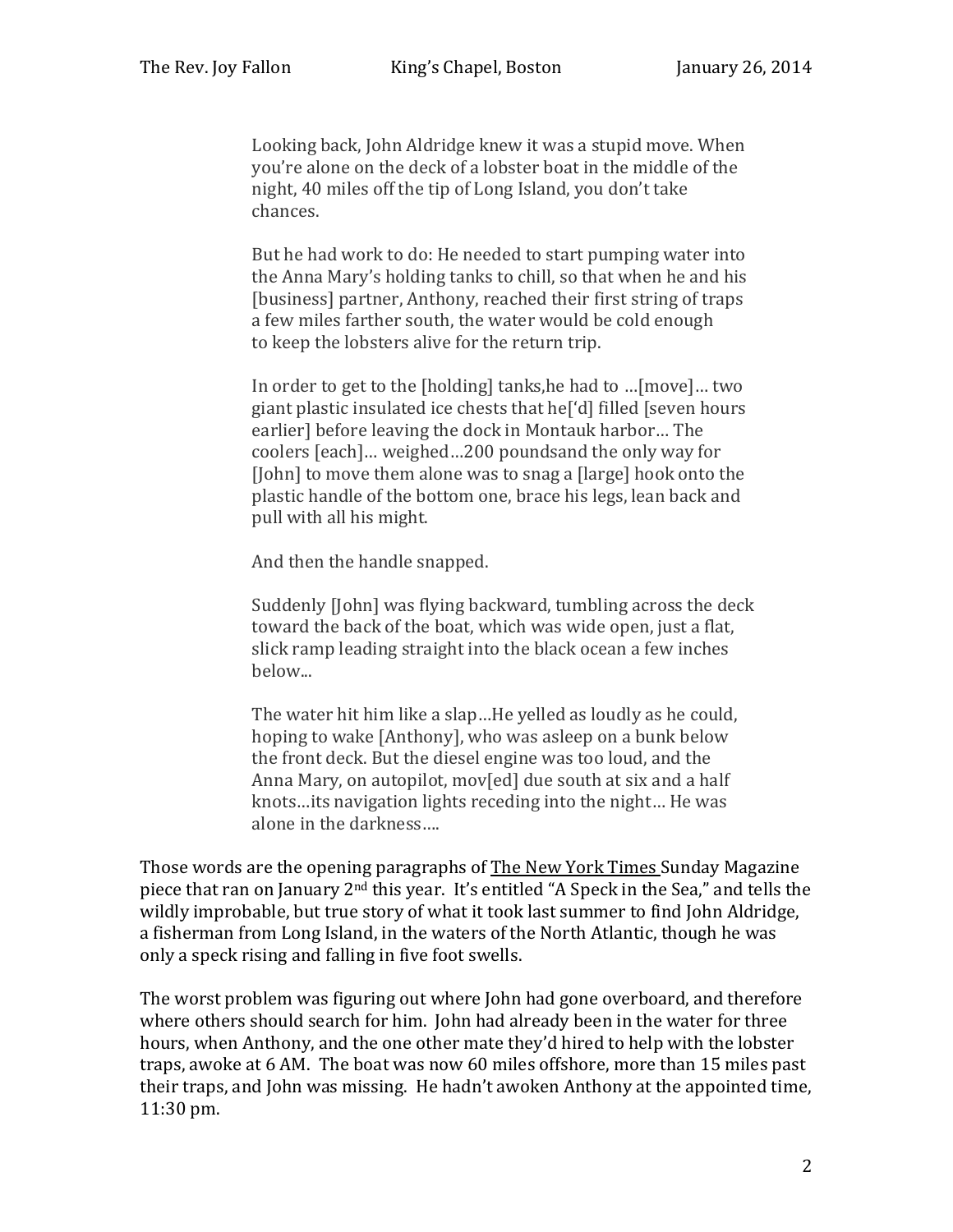Anthony's usually jocular voice was shaking when he sound the distress signal. In New Haven, the Coast Guard answered, and called up the search and rescue computer program. They calculated a survival simulation: given John's height and weight, the weather and water temperature (72 degrees), John could he stay afloat for at most, 19 hours. But very few people in John's situation –- without a flotation device -- lasted more than 3 or 4.

As in all search and rescue situations, the community gathered: not only those who knew John and Anthony from their home port of Montauk, Long Island, but the wider community on the seas. A distress signal goes to all mariners in the area.

Coast guard search helicopters and an airplane went in the air from Boston and Cape Cod. A cutter from New York Harbor turned and headed east toward where John might be. In Montauk, nearly all the other fishermen wanted to help. One took that day's deep sea fishing customers back to the dock, so he could head out on the search. Another got his customer –- Jimmy Buffet -– to agree to have their boat join the search rather than fish for tuna. 21 commercial boats from the Montauk area joined the hunt.

But with such little data about the time that John had fallen in, and where the boat had been at that point, taking into account the currents and wind, the possible search areas was huge: 30 miles wide, and 60 miles north to south. It was impossibly big, even for their flotilla of searcher. They'd be looking for a small head bobbing in the water, somewhere within 1800 square miles of ocean, an area the size of Rhode Island.

They did their best to narrow the range, identifying the highest probability areas, and the computer developed search patterns for each boat and plane being used: a square or rectangle within which they were to hunt.

But they were looking in the wrong place, 30 miles away from where John really was, because they'd wrongly assumed he'd fallen off at 10:30 pm, when in reality, it'd been five hours later, at 3:30 in the morning.

Meanwhile, in the water, John had seen shark fins, but they'd swum away. He'd pulled off his huge rubber boots, turned them upside down, and captured air inside them. With one under each arm, they became flotation devices.

Once daylight came, John used his knowledge of the fishing industry,search processes, and his own calculations of where he'd fallen off,to identify whose lobster buoys might be close. Buoys were something else he could stay afloat on, and a way to be more visible to searchers.

For a few hours he drifted and watched: each time a swell raised him up five feet, he'd look. When he saw a buoy a few hundreds yards away, he began swimming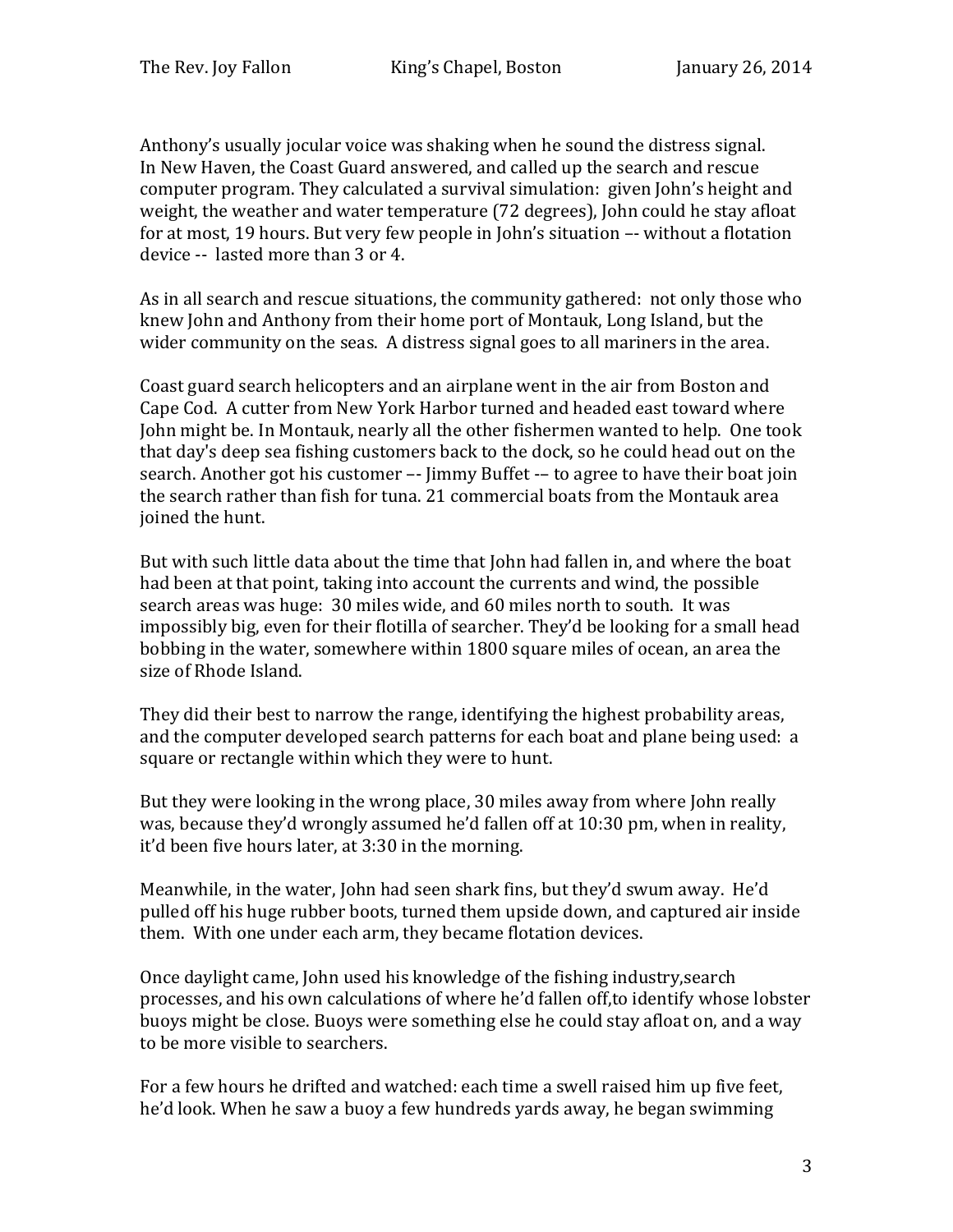towards it, but with his boots underarm, and the current against him, it was exhausting and too slow; he fell further away.

Knowing that lobster buoys are usually laid out east to west, a mile apart, John decided to swim with the current toward where the next buoy should be, and he found it. Now John could keep afloat, on the stationary lobster buoy.

Above, the search planes were closer to John now. Why? Because both the Coast Guard search officer, and john's fishing partner Anthony, aboard the lobster trawler, had had second thoughts about when John had likely fallen overboard.

The Coast Guard leader, who himself had fished commercially, radioed the Anna Mary directly and said to Anthony, "Talk to me, Captain, fisherman to fisherman. Help me reduce this search area."

Sharing the language of Long Island fishermen, both with long years on the water, and Anthony knowing his best friend John's habits, Anthony speculated that John might have done this crazy thing – let Anthony sleep well past the agreed wake up time while John alone prepared the boat for the long day's catch, planning to let Anthony sleep in until just before they reached their traps. Fisherman for fisherman. Friend for friend.

Anthony also had found the broken cooler handle and guessed what had happened: John would only have begun moving the coolers, in order to fill the holding tank below with cold water, when they were closer to the first lobster traps, about 3 AM. Armed with this new information, a new search pattern had been calculated by the Coast Guard's computer. Now they were close to John, but not yet close enough.

Below, in the ocean, John saw the search airplanes a mile away, and realized those searching must be assuming he was still drifting, not clinging to a stationary buoy. So John cut the buoy loose, and somehow swam yet another mile distant, to yet another buoy, roped the two buoys together, and straddled the rope between them, lifting himself higher out of the water. John was desperately thirsty, his skin was badly sunburned, and his body was chilled to the bone.

And then the Coast Guard computer crashed. The search had been so long, with so many assets, it had overloaded. A tired helicopter crew was ordered to head home; they'd been out for 6 or 7 hours, staring at the water, and in one more hour, they'd have to return anyway, because their fuel was running out.

But the copter crew argued: give us something to do for the remaining hour. We're out here anyway. So a search pattern was manually drawn, a pattern that 12 minutes later went right over the spot where John was, still alive. He'd been found!

All the fishermen, at sea or on land, later admitted it: when they heard the good news, they cried.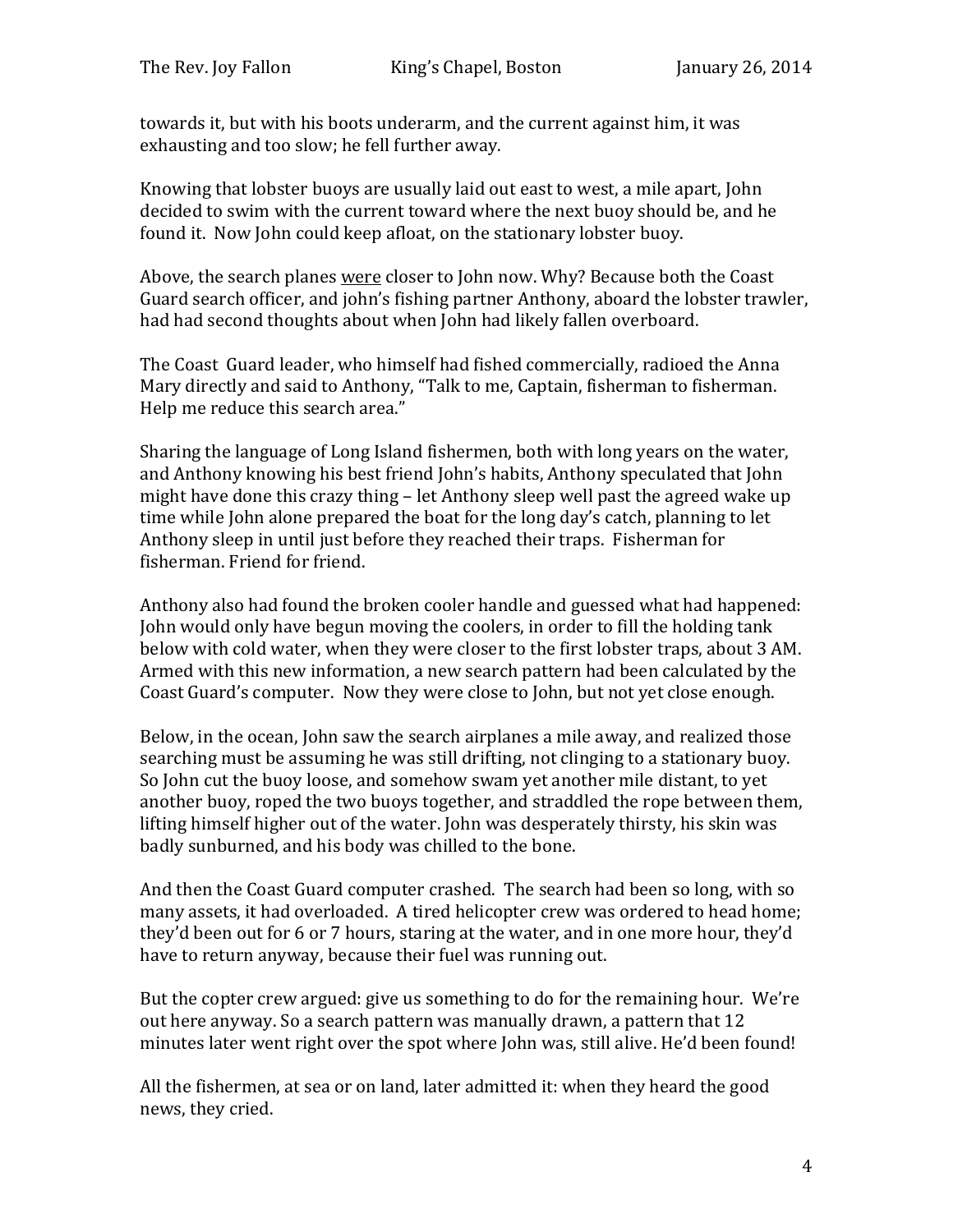+++++

"As he walked by the Sea of Galilee, Jesus saw two brothers…casting a net into the lake, for they were fishermen. And he said to them, 'Follow me, and I will make you fish for people.' Immediately they left their nets and followed him."

Friends, when Jesus talked to the fishermen, there along the shores of the Galilee, he hoped they'd use the talents they had, not some talents they didn't have. He asked the fishermen to fish…

Just as the Coast Guard leader urged Anthony: "Captain, talk to me, fisherman to fisherman." Together, they used their knowledge of the sea, and of the missing sailor John, to create a more accurate scenario, to plot more accurate search coordinates. They spoke fisherman to fisherman, so one who was lost, could be found.

Just as the helicopter crew asserted, 'Let us do stay out one more hour and do what we do best – search!'

Just as the lobsterman John, overboard in the vast ocean, used his experience to fashion floating devices from his rubber boots, to find the buoys of the other lobstermen, to float or swim with the current into what he gleaned was the search zone.

Just as the community of fishermen from Montauk harbor dropped whatever they were doing, because to them John was not just a speck in the ocean, but part of their beloved community.

What saved John, lost in the darkness of the vast ocean? How did a light shine there? By people using their particular skills and experience, together, to reach out and save one others might have deemed a lost cause.

+++++

God has you given each of you talents and gifts. Kim preached about it last week. You've each also had certain life experiences – some harsh and humbling, some enriching and radiant.

There are some currents in life, as mysterious to others as the currents of the ocean are to those not boaters. But you've learned to navigate *your* life's currents. There are some markers on the journey, like buoys on the sea, and you recognize them.

With your array of talents and experiences, to what are you being called, these days? Who is adrift on high seas and feels like just a speck in the vast darkness, in this neighborhood, in this city?